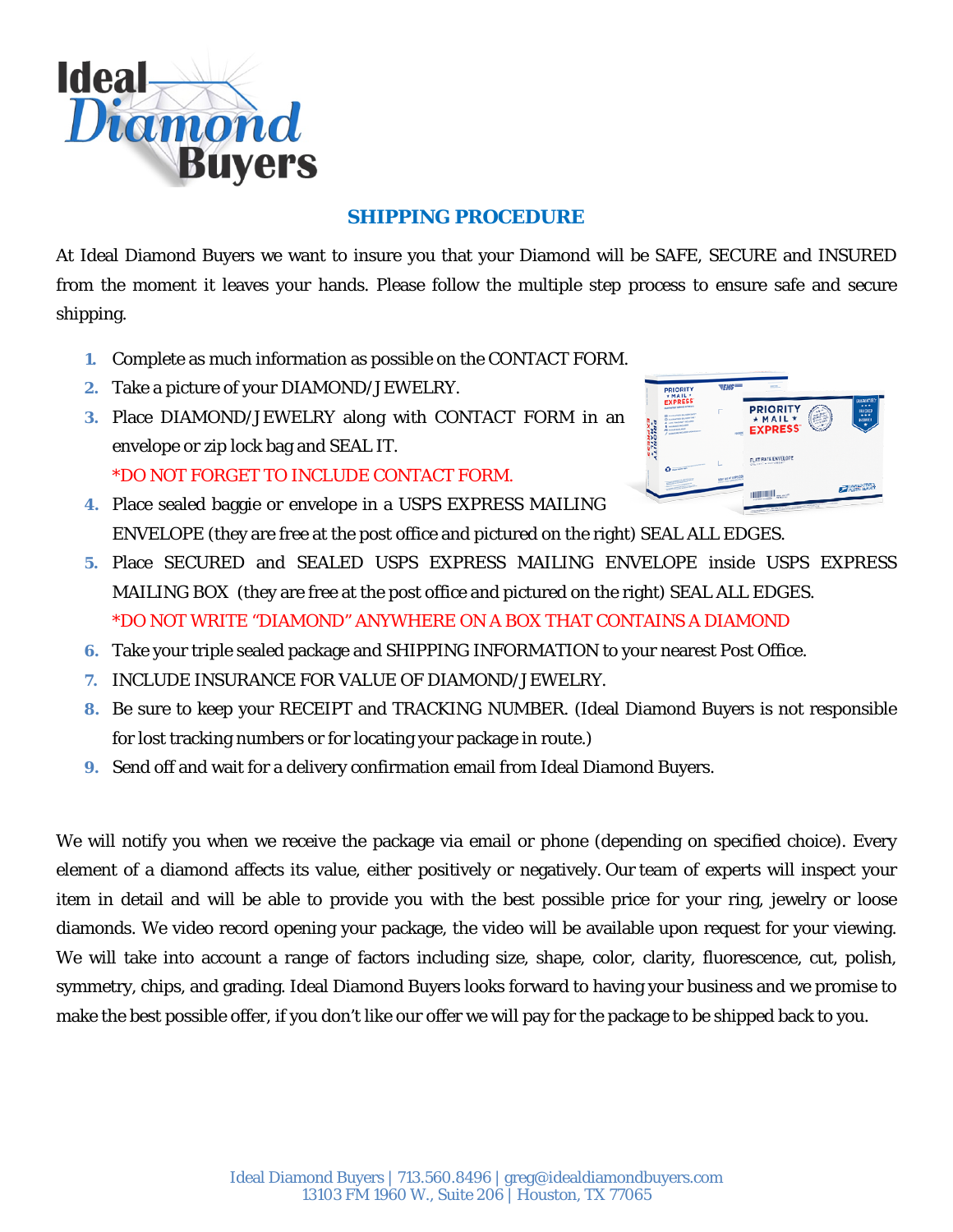

## **Contact Form**

Please read **Shipping Procedure** and follow all directions to ensure **SAFE**, **SECURE**, & **INSURED** shipping and make sure to place a copy of this contact form in your package.

| Name:           | <b>Phone:</b> |       |  |
|-----------------|---------------|-------|--|
| <b>Address:</b> | City:         | Zip:  |  |
| <b>Email:</b>   |               | Date: |  |

Please fill out the table below with as much information as possible to ensure we get you the best quote. If you are shipping more than one item, please list a complete inventory of what you are shipping. If you do not know item information, don't worry we will find out the 4Cs for you!

| <b>Item</b> | <b>Description</b> | <b>Carat Weight</b> | <b>Retail Value</b> |
|-------------|--------------------|---------------------|---------------------|
|             |                    |                     |                     |
|             |                    |                     |                     |
|             |                    |                     |                     |
|             |                    |                     |                     |
|             |                    |                     |                     |

\*I understand that just because I am shipping my item to Ideal Diamond Buyers it does not mean I am guaranteed to sell my item. If a price agreement is not made, Ideal Diamond Buyers will ship my item back **safe**, **secure**, and **insured** at no cost.

**Signature:** \_\_\_\_\_\_\_\_\_\_\_\_\_\_\_\_\_\_\_\_\_\_\_\_\_\_\_\_\_\_\_\_\_\_\_\_\_\_\_\_\_\_\_ **Date:\_\_\_\_\_\_\_\_\_\_\_\_\_\_\_\_\_\_**